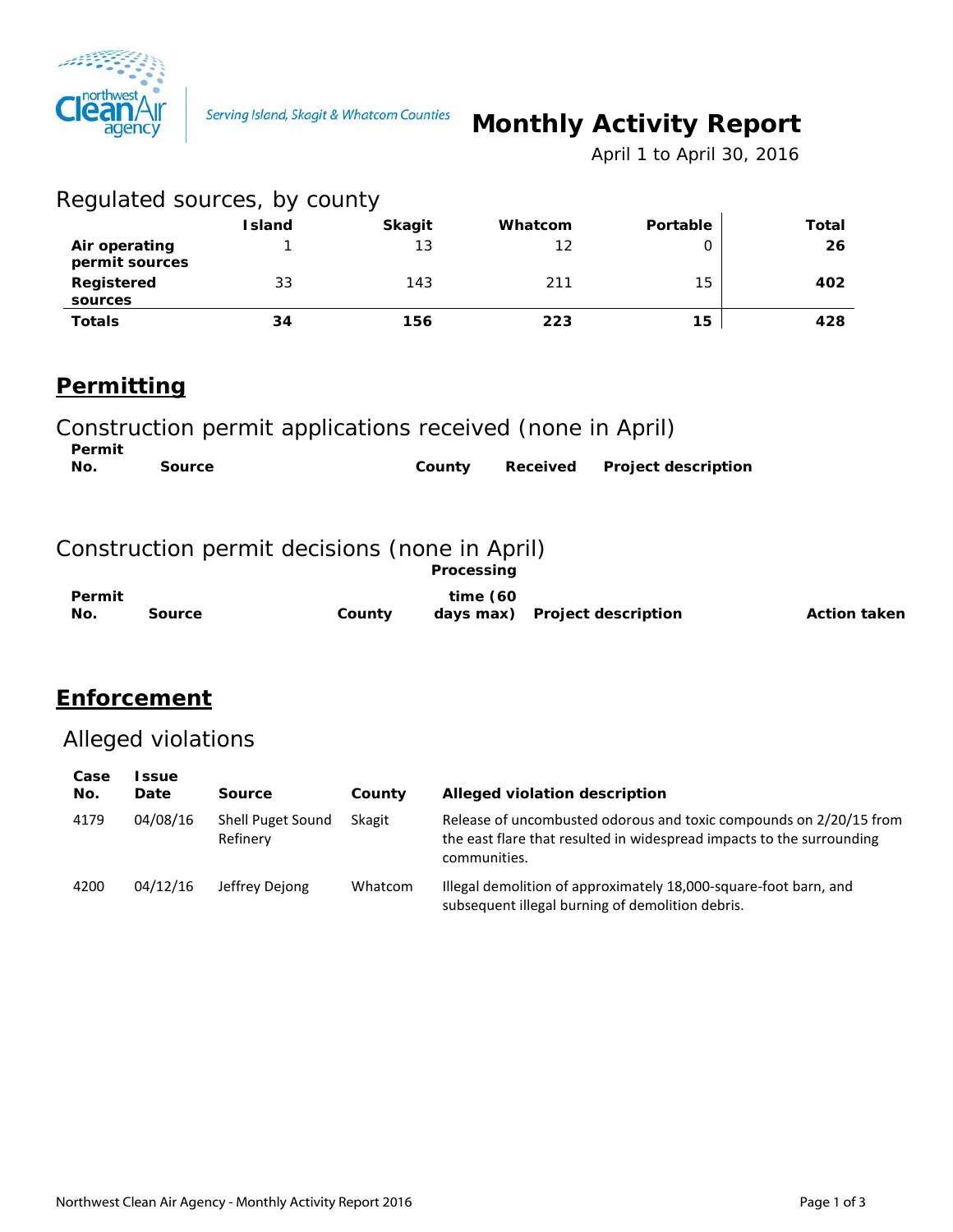# Industry reports of process upsets with potential excess emissions

| Date     | <b>Source</b>                                      | County        |
|----------|----------------------------------------------------|---------------|
| 04/13/16 | Phillips 66 Company                                | Whatcom       |
| 04/14/16 | <b>Shell Puget Sound Refinery</b>                  | Skagit        |
| 04/14/16 | Sierra Pacific Industries - Skagit Lumber Facility | Skagit        |
| 04/16/16 | <b>BP West Coast Products LLC</b>                  | Whatcom       |
| 04/18/16 | Shell Puget Sound Refinery                         | <b>Skagit</b> |
| 04/19/16 | Shell Puget Sound Refinery                         | <b>Skagit</b> |
| 04/19/16 | Sierra Pacific Industries - Skagit Lumber Facility | Skagit        |
| 04/20/16 | <b>BP West Coast Products LLC</b>                  | Whatcom       |
| 04/20/16 | Sierra Pacific Industries - Skagit Lumber Facility | Skagit        |

# Complaint summary

| Asbestos                       | 2              |
|--------------------------------|----------------|
| Dust, road/lot or construction | 1              |
| Information call               | 1              |
| Marijuana                      | 1              |
| Odor                           | 26             |
| Outdoor burning                | 8              |
| <b>Prohibited Material</b>     | 3              |
| Smoke                          | $\overline{2}$ |
| Woodstove                      | 3              |
| TOTAL: (unique for the period) | 47             |